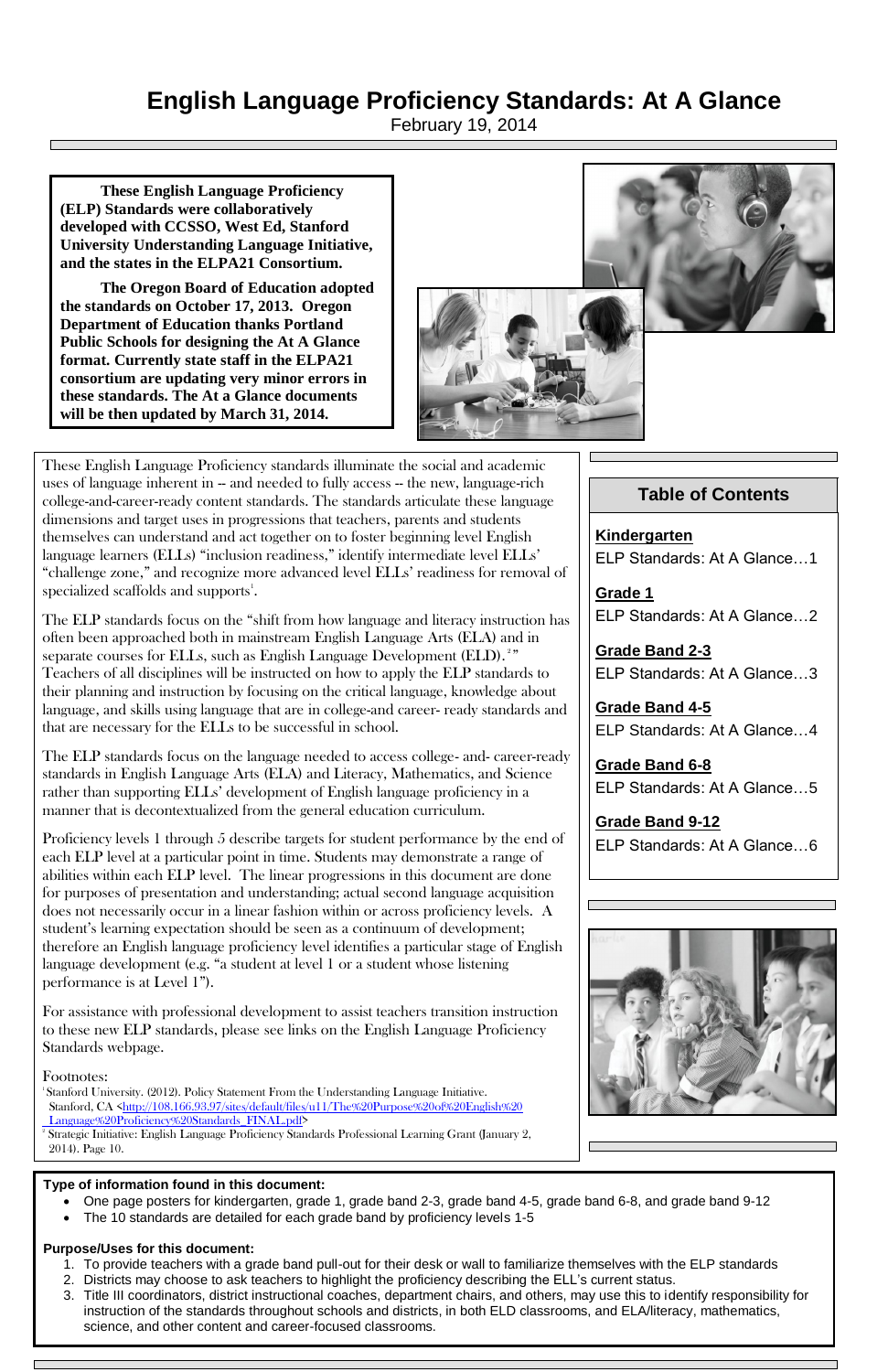These standards were adopted by Oregon Board of Education 10/17/2013

Special thanks to the Portland Public Schools ESL Department for contributing this document. Thank you: Van Truong, Jeff Taylor, Lisa Blount. 1

## **Kindergarten At A Glance: English Language Proficiency (ELP) Standards**

|                           |                                                                                                                                                                                    | By the end of each English language proficiency level, an ELL can                                                                                                                                                                              |                                                                                                                                                                                                                                                         |                                                                                                                                                                                                                                                                        |                                                                                                                                                                                                                                                                                                             |                                                                                                                                                                                                                                                                           |
|---------------------------|------------------------------------------------------------------------------------------------------------------------------------------------------------------------------------|------------------------------------------------------------------------------------------------------------------------------------------------------------------------------------------------------------------------------------------------|---------------------------------------------------------------------------------------------------------------------------------------------------------------------------------------------------------------------------------------------------------|------------------------------------------------------------------------------------------------------------------------------------------------------------------------------------------------------------------------------------------------------------------------|-------------------------------------------------------------------------------------------------------------------------------------------------------------------------------------------------------------------------------------------------------------------------------------------------------------|---------------------------------------------------------------------------------------------------------------------------------------------------------------------------------------------------------------------------------------------------------------------------|
| Standards<br>$\mathbf{1}$ | An ELL can<br>construct<br>meaning from<br>oral<br>presentations &<br>literary &<br>informational<br>text through<br>grade-<br>appropriate<br>listening,<br>reading, &<br>viewing. | with prompting &<br>support (including<br>context & visual aids),<br>use a very limited set of<br>strategies to identify a<br>few key words in read-<br>alouds & oral<br>presentations<br>(information or stories<br>presented orally).        | with prompting &<br>support (including<br>context & visual aids),<br>use an emerging set of<br>strategies to identify<br>some key words &<br>phrases in read-alouds<br>& oral presentations.                                                            | with prompting &<br>support (including<br>context & visual aids),<br>use a developing set of<br>strategies to identify<br>main topics in read-<br>alouds & oral<br>presentations, & ask &<br>answer questions about<br>key details.                                    | with prompting &<br>support (including<br>context & visual aids),<br>use an increasing range<br>of strategies to identify<br>main topics, answer<br>questions about key<br>details or parts of<br>stories from read-<br>alouds, picture books, &<br>oral presentations, &<br>retell events from<br>stories. | 5<br>with prompting &<br>support (including<br>context & visual aids),<br>use a wide range of<br>strategies to identify<br>main topics, answer<br>questions about key<br>details in read-alouds,<br>picture books, & oral<br>presentations, & retell<br>familiar stories. |
| 2                         | participate in<br>grade-<br>appropriate oral<br>& written<br>exchanges of<br>information,<br>ideas, &<br>analyses,<br>responding to<br>peer, audience,<br>or reader<br>comments &  | listen with limited<br>participation in short<br>conversations about<br>familiar topics, &<br>respond to simple<br>questions & some wh-<br>questions.                                                                                          | participate in short<br>conversations about<br>familiar topics, &<br>respond to simple<br>questions & wh-<br>questions.                                                                                                                                 | participate in short<br>conversations about<br>familiar topics, follow<br>some rules for<br>discussion, & respond to<br>simple questions & wh-<br>questions.                                                                                                           | participate in<br>conversations &<br>discussions about a<br>variety of topics, follow<br>increasing number of<br>rules for discussion, &<br>ask & answer simple<br>questions.                                                                                                                               | participate in<br>conversations &<br>discussions about a<br>variety of topics, follow<br>rules for discussion, &<br>ask & answer questions.                                                                                                                               |
| 3                         | questions.<br>speak & write<br>about grade-<br>appropriate<br>complex literary<br>& informational<br>texts & topics.                                                               | communicate simple<br>information or feelings<br>about familiar topics or<br>experiences.                                                                                                                                                      | communicate simple<br>information or feelings<br>about familiar topics,<br>experiences, events, or<br>objects in the<br>environment.                                                                                                                    | communicate<br>information or feelings<br>about familiar topics,<br>experiences, or events.                                                                                                                                                                            | tell or dictate simple<br>messages about a<br>variety of topics or<br>experiences.                                                                                                                                                                                                                          | make simple oral<br>presentations &<br>compose short written<br>texts about a variety of<br>topics, experiences, or<br>events.                                                                                                                                            |
| $\overline{4}$            | construct grade-<br>appropriate oral<br>& written claims<br>& support them<br>with reasoning &<br>evidence.                                                                        | express a feeling or<br>opinion about a familiar<br>topic.                                                                                                                                                                                     | express an opinion or<br>preference about a<br>familiar topic.                                                                                                                                                                                          | express an opinion or<br>preference about a<br>familiar topic or story.                                                                                                                                                                                                | express an opinion or<br>preference about a<br>variety of topics or<br>stories.                                                                                                                                                                                                                             | express an opinion or<br>preference about a<br>variety of topics or<br>stories.                                                                                                                                                                                           |
| 5                         | conduct research<br>& evaluate &<br>communicate<br>findings to<br>answer<br>questions or<br>solve problems.                                                                        | with prompting &<br>support from adults,<br>recall information from<br>experience or from a<br>provided source.                                                                                                                                | with prompting &<br>support from adults,<br>recall information from<br>experience or use<br>information from a<br>provided source to<br>answer a question.                                                                                              | with prompting &<br>support from adults,<br>recall information from<br>experience or use<br>information from<br>provided sources to<br>answer a question.                                                                                                              | with prompting &<br>support from adults,<br>recall information from<br>experience or use<br>information from<br>provided sources to<br>answer a question.                                                                                                                                                   | with prompting &<br>support from adults,<br>recall information from<br>experience or use<br>information from<br>provided sources to<br>answer a question.                                                                                                                 |
| 6                         | analyze &<br>critique the<br>arguments of<br>others orally &<br>in writing.                                                                                                        | [Standard introduced at<br>Level 4.]                                                                                                                                                                                                           | [Standard introduced at<br>Level 4.]                                                                                                                                                                                                                    | [Standard introduced at<br>Level 4.]                                                                                                                                                                                                                                   | with prompting &<br>support, identify a<br>reason an author or<br>speaker gives to support<br>a point.                                                                                                                                                                                                      | with prompting &<br>support, identify<br>appropriate reasons an<br>author or speaker gives<br>to support main points.                                                                                                                                                     |
| $\overline{7}$            | adapt language<br>choices to<br>purpose, task, &<br>audience when<br>speaking &<br>writing.                                                                                        | [Standard introduced at<br>Level 4.]                                                                                                                                                                                                           | [Standard introduced at<br>Level 4.]                                                                                                                                                                                                                    | [Standard introduced at<br>Level 4.]                                                                                                                                                                                                                                   | show a developing<br>awareness of the<br>difference between<br>appropriate language<br>for the playground &<br>language for the<br>classroom.                                                                                                                                                               | show awareness of<br>differences between<br>informal, 'playground<br>speech,' & language<br>appropriate to the<br>classroom; use some<br>words learned through<br>conversations, reading,<br>& being read to.                                                             |
| 8                         | determine the<br>meaning of<br>words & phrases<br>in oral<br>presentations &<br>literary &<br>informational<br>text.                                                               | with prompting &<br>support (including<br>context & visual aids),<br>recognize the meaning<br>of a few frequently<br>occurring words in<br>simple oral<br>presentations & read-<br>alouds about familiar<br>topics, experiences, or<br>events. | with prompting &<br>support (including<br>context & visual aids),<br>recognize the meaning<br>of some frequently<br>occurring words &<br>phrases in simple oral<br>presentations & read-<br>alouds about familiar<br>topics, experiences, or<br>events. | with prompting &<br>support (including<br>context & visual aids),<br>answer questions to<br>help determine the<br>meaning of some words<br>& phrases in simple oral<br>presentations & read-<br>alouds about familiar<br>topics, experiences, or<br>events.            | with prompting &<br>support (including<br>context & visual aids),<br>answer & sometimes<br>ask questions about the<br>meaning of words &<br>phrases in simple oral<br>presentations & read-<br>alouds about a variety<br>of topics, experiences,<br>or events.                                              | with prompting &<br>support (including<br>context & visual aids),<br>answer & ask questions<br>about the meaning of<br>words & phrases in<br>simple oral<br>presentations & read-<br>alouds about a variety<br>of topics, experiences,<br>or events.                      |
| 9                         | create clear &<br>coherent grade-<br>appropriate<br>speech & text.                                                                                                                 | [Standard introduced at<br>Level 3.]                                                                                                                                                                                                           | [Standard introduced at<br>Level 3.]                                                                                                                                                                                                                    | retell several events<br>from experience or a<br>familiar story, with<br>support (including<br>visual aids, context),<br>with developing control<br>of some frequently<br>occurring linking words<br>(e.g., &, then).                                                  | retell a simple sequence<br>of events from<br>experience or a familiar<br>story, with support<br>(including visual aids,<br>context), with<br>increasingly<br>independent control of<br>frequently occurring<br>linking words.                                                                              | retell a short sequence<br>of events from<br>experience or a familiar<br>story, with a beginning,<br>middle, & end, with<br>support (including<br>visual aids), using<br>frequently occurring<br>linking words.                                                           |
| 10                        | make accurate<br>use of standard<br>English to<br>communicate in<br>grade-<br>appropriate<br>speech &<br>writing.                                                                  | recognize & use a small<br>number of frequently<br>occurring nouns &<br>verbs, & understand &<br>respond to simple<br>questions, with support<br>(including context &<br>visual aids).                                                         | recognize & use<br>frequently occurring<br>nouns & verbs & short<br>phrases; respond to<br>yes/no & wh- questions;<br>& produce a few simple<br>sentences in shared<br>language activities, with<br>support (including<br>context, visual aids).        | recognize & use<br>frequently occurring<br>regular plural nouns (-s,<br>-es), verbs, &<br>prepositions; use &<br>respond to question<br>words; & produce<br>simple sentences in<br>shared language<br>activities, with support<br>(including context,<br>visual aids). | recognize & use<br>frequently occurring<br>regular plural nouns,<br>verbs, & prepositions;<br>use & respond to<br>question words; &<br>produce & expand<br>simple sentences in<br>shared language<br>activities, with support<br>(context, visual aids).                                                    | use frequently occurring<br>regular plural nouns,<br>verbs, prepositions, &<br>question words; ask &<br>answer questions using<br>interrogatives; &<br>produce & expand<br>simple sentences, in<br>shared language<br>activities & with<br>increasing<br>independence.    |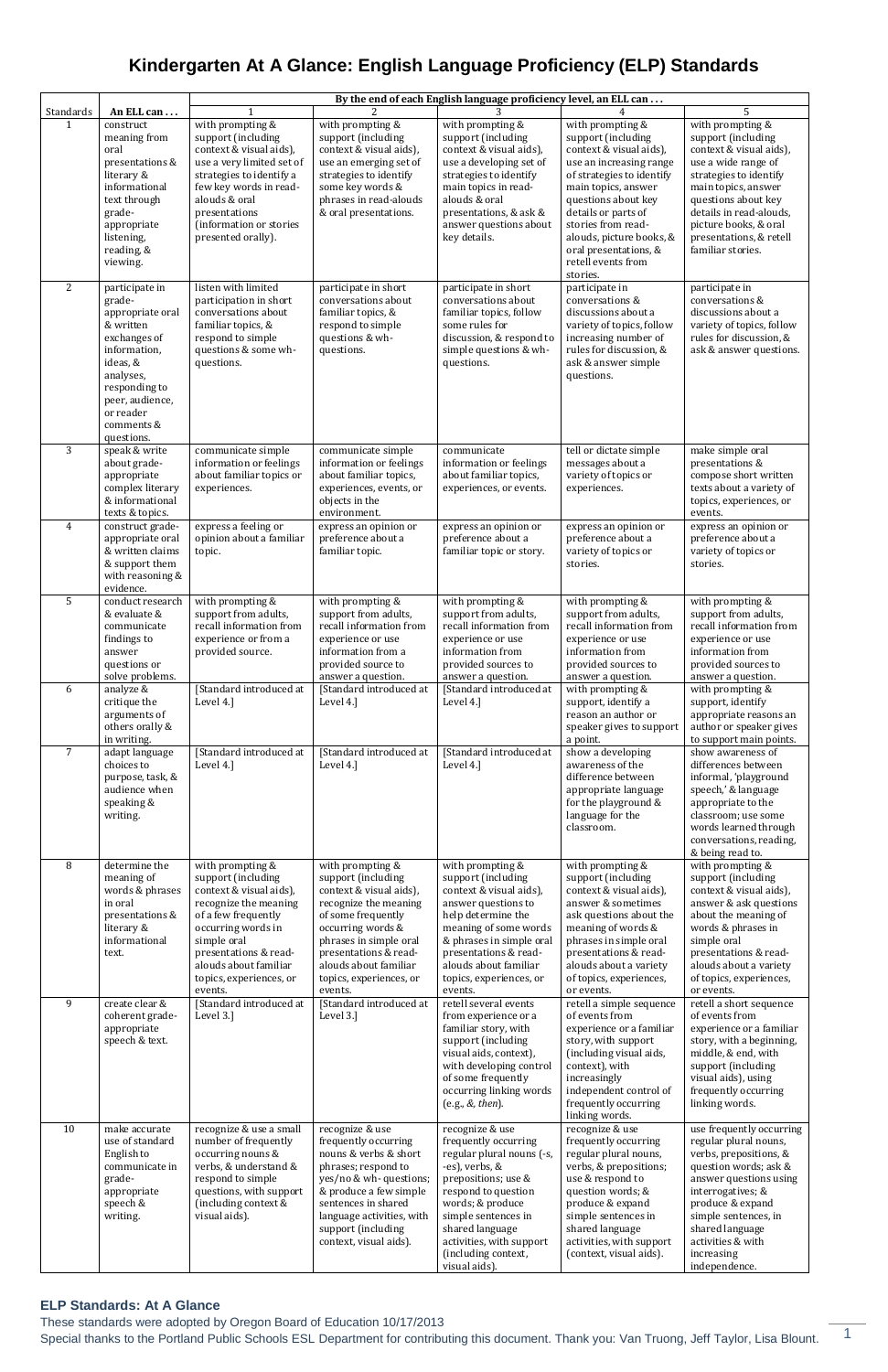These standards were adopted by Oregon Board of Education 10/17/2013

Special thanks to the Portland Public Schools ESL Department for contributing this document. Thank you: Van Truong, Jeff Taylor, Lisa Blount. <sup>2</sup>

## **Grade 1 At A Glance: English Language Proficiency (ELP) Standards**

| Standards      | An ELL can                                                                                                                                                                          | By the end of each English language proficiency level, an ELL can<br>5                                                                                                                                                                          |                                                                                                                                                                                                                                                                                                 |                                                                                                                                                                                                                                                                                                                           |                                                                                                                                                                                                                                                                                                                                                                      |                                                                                                                                                                                                                                                                                                                                                                                |  |
|----------------|-------------------------------------------------------------------------------------------------------------------------------------------------------------------------------------|-------------------------------------------------------------------------------------------------------------------------------------------------------------------------------------------------------------------------------------------------|-------------------------------------------------------------------------------------------------------------------------------------------------------------------------------------------------------------------------------------------------------------------------------------------------|---------------------------------------------------------------------------------------------------------------------------------------------------------------------------------------------------------------------------------------------------------------------------------------------------------------------------|----------------------------------------------------------------------------------------------------------------------------------------------------------------------------------------------------------------------------------------------------------------------------------------------------------------------------------------------------------------------|--------------------------------------------------------------------------------------------------------------------------------------------------------------------------------------------------------------------------------------------------------------------------------------------------------------------------------------------------------------------------------|--|
|                | construct meaning<br>from oral<br>presentations &<br>literary &<br>informational text<br>through grade-<br>appropriate<br>listening, reading, &<br>viewing.                         | with prompting & support<br>(including context & visual<br>aids), use a very limited set<br>of strategies to identify a few<br>key words in read-alouds,<br>picture books, & oral<br>presentations.                                             | use an emerging set of<br>strategies to identify key<br>words & phrases in read-<br>alouds, simple written texts,<br>& oral presentations.                                                                                                                                                      | use a developing set of<br>strategies to identify main<br>topics, answer questions<br>about key details from read-<br>aloud texts, simple written<br>texts, & oral presentations, &<br>retell some key details or<br>events from stories.                                                                                 | use an increasing range of<br>strategies to identify main<br>topics; ask & answer<br>questions about an<br>increasing number of key<br>details in read-alouds,<br>written texts, & oral<br>presentations; & retell<br>familiar stories or episodes<br>of stories.                                                                                                    | use a wide range of strategies<br>to identify main topics; ask<br>and answer questions about<br>key details in read-alouds,<br>written texts, & oral<br>presentations; & retell<br>stories, including key details.                                                                                                                                                             |  |
| $\overline{2}$ | participate in grade-<br>appropriate oral &<br>written exchanges of<br>information, ideas, &<br>analyses,<br>responding to peer,<br>audience, or reader<br>comments &<br>questions. | participate by listening to<br>short conversations about<br>familiar topics, & respond to<br>simple yes/no & some wh-<br>questions.                                                                                                             | participate in short<br>conversations about familiar<br>topics, take turns, & respond<br>to simple & wh- questions.                                                                                                                                                                             | participate in short<br>discussions, conversations, &<br>short written exchanges<br>about familiar topics; follow<br>rules for discussion; & ask<br>and answer simple questions<br>about the topic.                                                                                                                       | participate in discussions,<br>conversations, & written<br>exchanges about a variety of<br>topics & texts; follow rules<br>for discussion; respond to<br>the comments of others &<br>make comments of his or her<br>own; & ask and answer<br>questions.                                                                                                              | participate in extended<br>discussions, conversations, &<br>written exchanges about a<br>variety of topics & texts;<br>follow rules for discussion;<br>build on the comments of<br>others & contribute his or<br>her own; & ask and answer<br>questions.                                                                                                                       |  |
| 3              | speak & write about<br>grade-appropriate<br>complex literary &<br>informational texts<br>& topics.                                                                                  | communicate simple<br>information or feelings about<br>familiar topics or<br>experiences.                                                                                                                                                       | communicate simple<br>messages about familiar<br>topics, experiences, events,<br>or objects in the<br>environment.                                                                                                                                                                              | deliver short simple oral<br>presentations & compose<br>short written texts about<br>familiar topics, stories,<br>experiences, or events.                                                                                                                                                                                 | deliver short simple oral<br>presentations & compose<br>written texts about a variety<br>of texts, topics, experiences,<br>or events, using simple<br>sentences & drawings or<br>illustrations.                                                                                                                                                                      | deliver oral presentations &<br>compose written texts which<br>include a few descriptive<br>details about a variety of<br>texts, topics, experiences, or<br>events.                                                                                                                                                                                                            |  |
| $\overline{4}$ | construct grade-<br>appropriate oral &<br>written claims &<br>support them with<br>reasoning &<br>evidence.                                                                         | express a preference or<br>opinion about a familiar<br>topic.                                                                                                                                                                                   | express an opinion about a<br>familiar topic.                                                                                                                                                                                                                                                   | express an opinion about a<br>familiar topic or story, & give<br>a reason for the opinion.                                                                                                                                                                                                                                | express opinions about a<br>variety of texts & topics, &<br>give a reason for the opinion.                                                                                                                                                                                                                                                                           | express an opinions about a<br>variety of texts & topics,<br>introducing the topic &<br>giving a reason for the<br>opinion, & providing a sense<br>of closure.                                                                                                                                                                                                                 |  |
| 5              | conduct research &<br>evaluate &<br>communicate<br>findings to answer<br>questions or solve<br>problems.                                                                            | with prompting & support<br>from adults, participate in<br>shared research projects,<br>gathering information from<br>provided sources & labeling<br>information.                                                                               | with prompting & support<br>from adults, participate in<br>shared research projects,<br>gathering information from<br>provided sources &<br>summarizing some key<br>information.                                                                                                                | with prompting & support<br>from adults, participate in<br>shared research projects,<br>gathering information from<br>provided sources &<br>summarizing information.                                                                                                                                                      | with prompting & support<br>from adults, participate in<br>shared research projects,<br>gathering information from<br>provided sources &<br>answering a question or<br>summarizing information.                                                                                                                                                                      | with prompting & support<br>from adults, participate in<br>shared research projects,<br>gathering information from<br>provided sources &<br>answering a question or<br>summarizing information.                                                                                                                                                                                |  |
| 6              | analyze & critique<br>the arguments of<br>others orally & in<br>writing.                                                                                                            | [Standard introduced at<br>Level 2.]                                                                                                                                                                                                            | with prompting & support,<br>identify a reason an author<br>or a speaker gives to support<br>a point.                                                                                                                                                                                           | identify one or two reasons<br>an author or a speaker gives<br>to support the main point.                                                                                                                                                                                                                                 | identify reasons an author or<br>a speaker gives to support<br>the main point.                                                                                                                                                                                                                                                                                       | identify reasons an author or<br>a speaker gives to support<br>the main point.                                                                                                                                                                                                                                                                                                 |  |
| $\overline{7}$ | adapt language<br>choices to purpose,<br>task, & audience<br>when speaking &<br>writing.                                                                                            | [Standard introduced at<br>Level 3.1                                                                                                                                                                                                            | [Standard introduced at<br>Level 3.]                                                                                                                                                                                                                                                            | show a developing<br>awareness of the difference<br>between appropriate<br>language for the playground<br>& language for the classroom.                                                                                                                                                                                   | show awareness of<br>differences between<br>informal, 'playground speech'<br>& language appropriate to<br>the classroom; use some<br>words learned through<br>conversations, reading, &<br>being read to.                                                                                                                                                            | shift appropriately between<br>informal, 'playground speech'<br>& language appropriate to<br>the classroom most of the<br>time; use words learned<br>through conversations,<br>reading, & being read to.                                                                                                                                                                       |  |
| $\, 8$         | determine the<br>meaning of words &<br>phrases in oral<br>presentations &<br>literary &<br>informational text.                                                                      | with prompting & support<br>(including context & visual<br>aids), recognize the meaning<br>of a few frequently occurring<br>words & phrases in simple<br>oral presentations & read-<br>alouds about familiar topics,<br>experiences, or events. | with prompting & support<br>(including context & visual<br>aids), answer & sometimes<br>ask simple questions to help<br>determine the meaning of<br>frequently occurring words &<br>phrases in simple oral<br>presentations & read-<br>alouds about familiar topics,<br>experiences, or events. | answer & sometimes ask<br>questions to help determine<br>the meaning of some less<br>frequently occurring words &<br>phrases in oral<br>presentations, read-alouds, &<br>simple texts about familiar<br>topics, experiences, or<br>events, using sentence-level<br>context & visual aids.                                 | answer & ask questions to<br>help determine the meaning<br>of less common words,<br>phrases, & simple idiomatic<br>expressions in oral<br>presentations & written texts<br>about a variety of topics,<br>experiences, or events, using<br>sentence context, visual aids,<br>& some knowledge of<br>frequently occurring root<br>words & their inflectional<br>forms. | answer & ask questions to<br>help determine or clarify the<br>meaning of words, phrases, &<br>idiomatic expressions in oral<br>presentations & written texts<br>about a variety of topics,<br>experiences, or events, using<br>context, some visual aids, &<br>knowledge of morphology<br>(e.g., simple inflectional<br>endings such as -ed. -ing, &<br>some common prefixes). |  |
| 9              | create clear &<br>coherent grade-<br>appropriate speech<br>& text.                                                                                                                  | [Standard introduced at<br>Level 2.]                                                                                                                                                                                                            | retell an event, & present<br>simple information, with<br>support (including visuals<br>aids, modeled sentences)<br>using, with emerging control,<br>some frequently occurring<br>linking words.                                                                                                | retell (in speech or writing) a<br>simple sequence of events in<br>the correct order, and<br>present simple information,<br>with support (including<br>modeled sentences), using,<br>with developing control,<br>some frequently occurring<br>linking words (e.g., and, so)<br>and temporal words (e.g.,<br>first, then). | Recount two or three events<br>in sequence, and present<br>simple information about a<br>topic, using, with<br>increasingly independent<br>control, some temporal<br>words (e.g., next, after) to<br>signal event order and some<br>frequently occurring linking<br>words (and, so) to connect<br>ideas.                                                             | Recount a more complex<br>sequence of events in the<br>correct order, using temporal<br>words to signal the event<br>order, and introduce a topic<br>and provide some facts about<br>it, using frequently occurring<br>conjunctions and connecting<br>words.                                                                                                                   |  |
| 10             | make accurate use<br>of standard English<br>to communicate in<br>grade-appropriate<br>speech & writing.                                                                             | understand & use a small<br>number of frequently<br>occurring nouns & verbs, &<br>very simple sentences; &<br>responds to simple<br>questions, with support<br>(including context & visual<br>aids).                                            | recognize & use frequently<br>occurring nouns, verbs,<br>prepositions, & conjunctions<br>(e.g., and, but, or), & produce<br>simple sentences, with<br>support (including visual<br>aids and sentences).                                                                                         | use some singular & plural<br>nouns, verbs in the present &<br>past tenses, frequently<br>occurring prepositions &<br>conjunctions, & produce &<br>expand simple sentences in<br>response to prompts, with<br>support (including modeled<br>sentences).                                                                   | use an increasing number of<br>singular & plural nouns with<br>matching verbs, verb tenses<br>(e.g., present, past), &<br>frequently occurring<br>prepositions & conjunctions,<br>& produce & expand simple<br>& some compound sentences<br>in response to prompts.                                                                                                  | use singular & plural nouns<br>with matching verbs, verb<br>tenses (e.g., present, past,<br>future) & frequently<br>occurring prepositions &<br>conjunctions, & produce &<br>expand simple & compound<br>sentences in response to<br>prompts.                                                                                                                                  |  |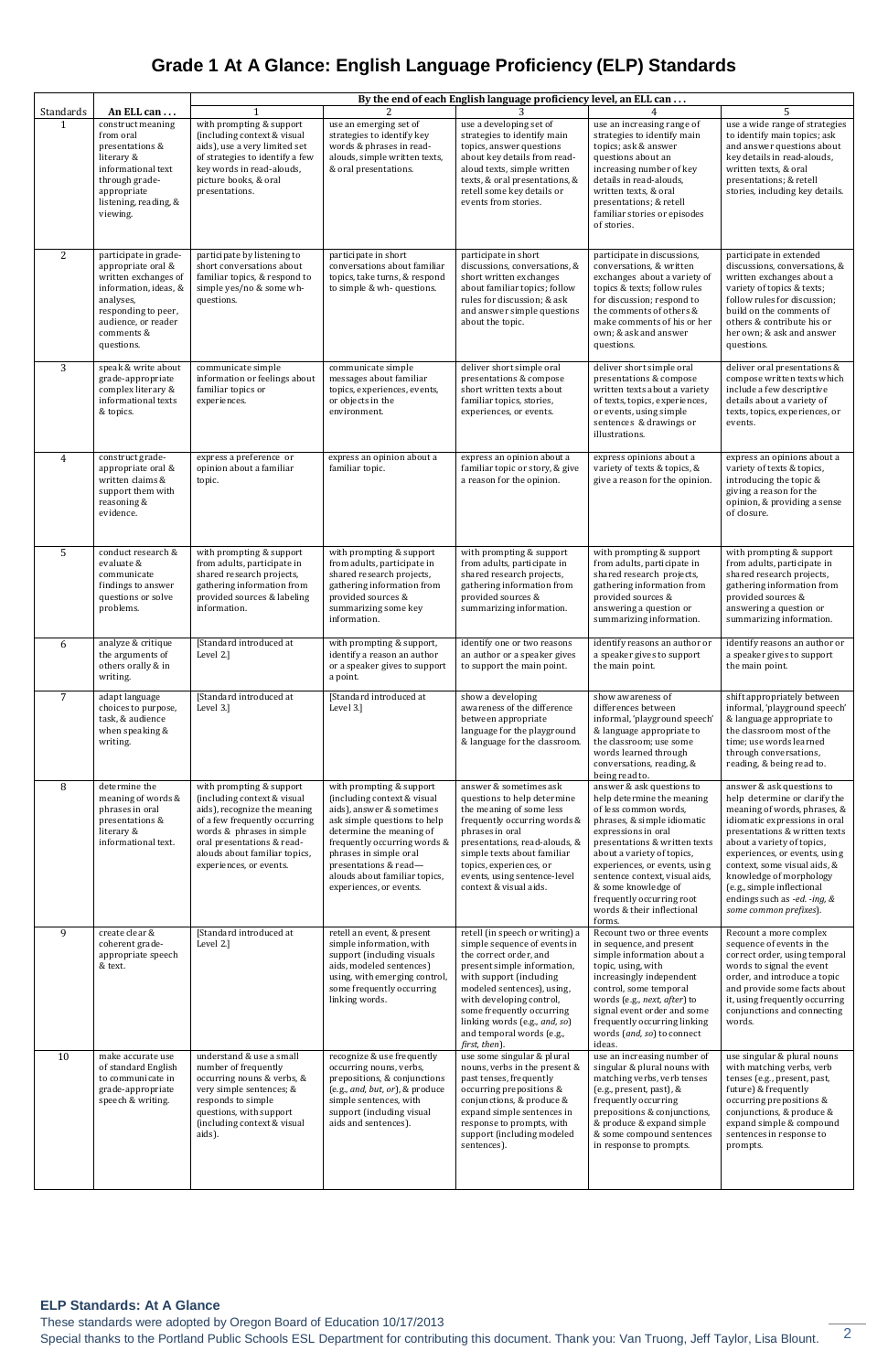These standards were adopted by Oregon Board of Education 10/17/2013

Special thanks to the Portland Public Schools ESL Department for contributing this document. Thank you: Van Truong, Jeff Taylor, Lisa Blount. 3

## **Grade Band 2-3 At A Glance: English Language Proficiency (ELP) Standards**

|                |                                                                                                                                                                                       | By the end of each English language proficiency level, an ELL can                                                                                                                                                                                                                                                                           |                                                                                                                                                                                                                                                                                                                            |                                                                                                                                                                                                                                                                                                                                                                     |                                                                                                                                                                                                                                                                                                                                                                                                                                                |                                                                                                                                                                                                                                                                                                                                                                                                                                                      |
|----------------|---------------------------------------------------------------------------------------------------------------------------------------------------------------------------------------|---------------------------------------------------------------------------------------------------------------------------------------------------------------------------------------------------------------------------------------------------------------------------------------------------------------------------------------------|----------------------------------------------------------------------------------------------------------------------------------------------------------------------------------------------------------------------------------------------------------------------------------------------------------------------------|---------------------------------------------------------------------------------------------------------------------------------------------------------------------------------------------------------------------------------------------------------------------------------------------------------------------------------------------------------------------|------------------------------------------------------------------------------------------------------------------------------------------------------------------------------------------------------------------------------------------------------------------------------------------------------------------------------------------------------------------------------------------------------------------------------------------------|------------------------------------------------------------------------------------------------------------------------------------------------------------------------------------------------------------------------------------------------------------------------------------------------------------------------------------------------------------------------------------------------------------------------------------------------------|
| Standards      | An ELL can                                                                                                                                                                            |                                                                                                                                                                                                                                                                                                                                             |                                                                                                                                                                                                                                                                                                                            |                                                                                                                                                                                                                                                                                                                                                                     |                                                                                                                                                                                                                                                                                                                                                                                                                                                | 5                                                                                                                                                                                                                                                                                                                                                                                                                                                    |
| 1              | construct meaning<br>from oral<br>presentations &<br>literary &<br>informational text<br>through grade-<br>appropriate<br>listening, reading,<br>& viewing.                           | use a very limited set of<br>strategies to identify a few<br>key words & phrases in<br>read-alouds, simple<br>written texts, & oral<br>presentations.                                                                                                                                                                                       | use an emerging set of<br>strategies to identify the<br>main topic or<br>message/lesson (of a<br>story) & some key words &<br>phrases in read-alouds,<br>simple written texts, & oral<br>presentations.                                                                                                                    | use a developing set of<br>strategies to identify the<br>main topic or message,<br>answer questions about &<br>retell some key details in<br>read-alouds, simple<br>written texts, & oral<br>presentations.                                                                                                                                                         | use an increasing range of<br>strategies to determine the<br>main idea or message, &<br>identify or answer<br>questions about some key<br>details that support the<br>main idea/message in<br>read-alouds, written texts,<br>& oral presentations; &<br>retell a variety of stories.                                                                                                                                                           | use a wide range of<br>strategies to determine the<br>main idea or message, &<br>tell how key details<br>support the main idea in<br>read-alouds, written texts,<br>& oral communications; &<br>retell a variety of stories.                                                                                                                                                                                                                         |
| 2              | participate in<br>grade-appropriate<br>oral & written<br>exchanges of<br>information, ideas,<br>& analyses,<br>responding to<br>peer, audience, or<br>reader comments<br>& questions. | listen to & occasionally<br>participate in short<br>conversations about<br>familiar topics, & respond<br>to simple yes/no & some<br>wh-questions.                                                                                                                                                                                           | participate in short<br>conversations, discussions,<br>& written exchanges about<br>familiar topics; take turns;<br>& respond to simple & wh-<br>questions.                                                                                                                                                                | participate in short<br>discussions & written<br>exchanges about familiar<br>topics & texts; follow the<br>rules for discussion;<br>respond to the comments<br>of others & contribute his<br>or her own; & ask<br>questions to gain<br>information or clarify<br>understanding.                                                                                     | participate in discussions,<br>conversations, & written<br>exchanges about a variety<br>of topics & texts; follow the<br>rules for discussion; build<br>on the ideas of others &<br>contribute his or her own;<br>& ask & answer questions<br>about the topic or text.                                                                                                                                                                         | participate in extended<br>discussions, conversations,<br>& written exchanges about<br>a variety of texts & topics;<br>follow the rules for<br>discussion; build on the<br>ideas of others, & express<br>his or her own; & ask &<br>answer questions about<br>the topic or text.                                                                                                                                                                     |
| 3              | speak & write<br>about grade-<br>appropriate<br>complex literary &<br>informational texts<br>& topics.                                                                                | communicate simple<br>information about familiar<br>texts, topics, experiences,<br>or events.                                                                                                                                                                                                                                               | deliver simple oral<br>presentations & compose<br>written texts about familiar<br>texts, topics, experiences,<br>or events.                                                                                                                                                                                                | deliver short oral<br>presentations & compose<br>written narratives or<br>informational texts about<br>familiar texts, topics,<br>experiences, or events.                                                                                                                                                                                                           | deliver short oral<br>presentations & compose<br>written narratives &<br>informational texts about a<br>variety of texts, topics,<br>experiences, or events.                                                                                                                                                                                                                                                                                   | deliver oral presentations<br>& compose written<br>narratives & informational<br>texts, with some details,<br>about a variety of texts,<br>topics, experiences, or<br>events.                                                                                                                                                                                                                                                                        |
| $\overline{4}$ | construct grade-<br>appropriate oral &<br>written claims &<br>support them with<br>reasoning &<br>evidence.                                                                           | express an opinion about a<br>familiar topic.                                                                                                                                                                                                                                                                                               | express an opinion about a<br>familiar topic or story.                                                                                                                                                                                                                                                                     | express an opinion about a<br>familiar topic or story,<br>giving one or more reasons<br>for the opinion.                                                                                                                                                                                                                                                            | express opinions about a<br>variety of topics,<br>introducing the topic &<br>giving several reasons for<br>the opinion.                                                                                                                                                                                                                                                                                                                        | express opinions about a<br>variety of topics,<br>introducing the topic,<br>giving several reasons for<br>the opinion, & providing a<br>concluding statement.                                                                                                                                                                                                                                                                                        |
| 5              | conduct research &<br>evaluate &<br>communicate<br>findings to answer<br>questions or solve<br>problems.                                                                              | with prompting & support<br>(at Grade 2), carry out<br>short individual or shared<br>research projects,<br>gathering information from<br>provided sources &<br>labeling information.                                                                                                                                                        | with prompting & support<br>(at Grade 2), carry out<br>short individual or shared<br>research projects, recalling<br>information from<br>experience or gathering<br>information from provided<br>sources, & recording some<br>information/observations<br>in simple notes.                                                 | with prompting & support<br>(at grade 2), carry out<br>short individual or shared<br>research projects, recalling<br>information from<br>experience or gathering<br>information from provided<br>sources, & recording<br>information/observations<br>in order notes.                                                                                                | with prompting & support<br>(at Grade 2), carry out<br>short individual or shared<br>research projects, recalling<br>information from<br>experience or gathering<br>information from multiple<br>sources.                                                                                                                                                                                                                                      | with prompting & support<br>(at Grade 2), carry out<br>short individual or shared<br>research projects, recalling<br>information from<br>experience &/or gathering<br>information from multiple<br>sources.                                                                                                                                                                                                                                          |
| 6              | analyze & critique<br>the arguments of<br>others orally & in<br>writing.                                                                                                              | with prompting & support<br>(at Grade 2), identify a<br>point an author or a<br>speaker makes, using a few<br>frequently occurring words<br>& phrases.                                                                                                                                                                                      | with prompting & support<br>(at Grade 2), identify a<br>reason an author or a<br>speaker gives to support<br>the main point.                                                                                                                                                                                               | tell how one or two<br>reasons support the main<br>point an author or a<br>speaker makes.                                                                                                                                                                                                                                                                           | tell how one or two<br>reasons support the<br>specific points an author or<br>a speaker makes.                                                                                                                                                                                                                                                                                                                                                 | describe how reasons<br>support the specific points<br>an author or a speaker<br>makes.                                                                                                                                                                                                                                                                                                                                                              |
| 7              | adapt language<br>choices to purpose,<br>task, & audience<br>when speaking &<br>writing.                                                                                              | recognize the meaning of<br>some words learned<br>through conversations,<br>reading, & being read to.                                                                                                                                                                                                                                       | Show increasing<br>awareness of differences<br>between informal,<br>'playground speech' &<br>language appropriate to<br>the classroom; use some<br>words learned through<br>conversations, reading, &<br>being read to.                                                                                                    | compare examples of the<br>formal & informal use of<br>English, & (at Grade 3) use<br>an increasing number of<br>general academic &<br>content-specific words in<br>conversations &<br>discussions.                                                                                                                                                                 | adapt language choices, as<br>appropriate, to formal &<br>informal contexts, & (at<br>Grade 3) use a wider range<br>of general academic &<br>content-specific words in<br>conversations &<br>discussions.                                                                                                                                                                                                                                      | adapt language choices, as<br>appropriate, to formal &<br>informal contexts, & (at<br>Grade 3), use a wide<br>variety of general &<br>content-specific academic<br>words & phrases in<br>conversations or in short<br>written texts.                                                                                                                                                                                                                 |
| 8              | determine the<br>meaning of words<br>& phrases in oral<br>presentations &<br>literary &<br>informational text.                                                                        | recognize the meaning of a<br>few frequently occurring<br>words, simple phrases, &<br>formulaic expressions in<br>simple oral discourse,<br>read-alouds, & written<br>texts about familiar topics,<br>experiences, or events,<br>relying heavily on visual<br>aids, context, & knowledge<br>of morphology in his or her<br>native language. | ask & answer questions<br>about the meaning of<br>frequently occurring<br>words, phrases, &<br>expressions in simple oral<br>discourse, read-alouds, &<br>written texts about familiar<br>topics, experiences, or<br>events, using context,<br>visual aids, & knowledge of<br>morphology in his or her<br>native language. | determine the meaning of<br>less-frequently occurring<br>words & phrases, content-<br>specific words, & some<br>idiomatic expressions in<br>oral discourse, read-<br>alouds, & written texts<br>about familiar topics,<br>experiences, or events,<br>using context, some visual<br>aids, reference materials, &<br>a developing knowledge of<br>English morphology. | determine the meaning of<br>less-frequently occurring<br>words & phrases, some<br>idiomatic expressions, &<br>(at Grade 3) some general<br>academic & content-<br>specific vocabulary in oral<br>discourse, read-alouds, &<br>written texts about a<br>variety of topics,<br>experiences, or events,<br>using context, some visual<br>aids, reference materials, &<br>an increasing knowledge of<br>morphology (root words,<br>some prefixes). | determine the meaning of<br>less-frequently occurring<br>words, phrases, some<br>idiomatic expressions, &<br>(at Grade 3) some general<br>academic & content-<br>specific vocabulary in oral<br>presentations & written<br>texts about a variety of<br>topics, experiences, or<br>events, using context,<br>reference materials, &<br>morphology (e.g., root<br>words, simple inflectional<br>endings such as -ed, -ing, &<br>some common prefixes). |
| 9              | create clear &<br>coherent grade-<br>appropriate<br>speech & text.                                                                                                                    | communicate simple<br>information about an event<br>or topic, with support<br>(including context & visual<br>aids), using non-verbal<br>communication &, with<br>limited control, a narrow<br>range of vocabulary &<br>syntactically simple<br>sentences.                                                                                   | recount two events in<br>sequence, & communicate<br>simple information about a<br>topic, with support<br>(including visual aids &<br>modeled sentences), using,<br>with emerging control,<br>frequently occurring<br>linking words (e.g., &,<br>then).                                                                     | recount a short sequence<br>of events, & present a few<br>pieces of information about<br>a topic, with support<br>(including modeled<br>sentences), using, with<br>developing control,<br>common linking words<br>(e.g., &, but, next, after) to<br>connect ideas or events.                                                                                        | recount a sequence of<br>events, using temporal<br>words (before, after, soon),<br>& introduce an<br>informational topic &<br>present facts about it,<br>using, with increasingly<br>independent control,<br>linking words (e.g.,<br>because, &, also) to connect<br>ideas or events.                                                                                                                                                          | recount a coherent<br>sequence of events, using<br>temporal words to signal<br>event order clearly, &<br>introduce an informational<br>topic & present facts about<br>it using linking words (e.g.,<br>because, &, also) to connect<br>ideas & provide a<br>concluding statement.                                                                                                                                                                    |
| $10\,$         | make accurate use<br>of standard English<br>to communicate in<br>grade-appropriate<br>speech & writing.                                                                               | understand & use a small<br>number of frequently<br>occurring nouns & verbs, &<br>respond to simple<br>questions with support<br>(including context & visual<br>aids).                                                                                                                                                                      | recognize & use some<br>frequently occurring<br>collective nouns (e.g.,<br>group), verbs, adjectives,<br>adverbs, & conjunctions, &<br>produce simple sentences<br>in response to prompts,<br>with support (including<br>visual aids & modeled<br>sentences).                                                              | use some collective nouns,<br>frequently occurring<br>adjectives, adverbs, &<br>conjunctions, & the past<br>tense of some frequently<br>occurring irregular verbs,<br>& produce & expand<br>simple & some compound<br>sentences, with support<br>(including modeled<br>sentences).                                                                                  | use collective nouns, an<br>increasing number of<br>adjectives, adverbs, &<br>conjunctions, & the past<br>tense of frequently<br>occurring irregular verbs,<br>& produce & expand<br>simple, compound, & (at<br>Grade 3) a few complex<br>sentences.                                                                                                                                                                                           | use collective & commonly<br>occurring abstract nouns<br>(e.g., childhood), the past<br>tense of frequently<br>occurring irregular verbs,<br>coordinating & commonly<br>used subordinating<br>conjunctions, adjectives, &<br>adverbs, & produce &<br>expand simple, compound,<br>& (at Grade 3) some<br>complex sentences.                                                                                                                           |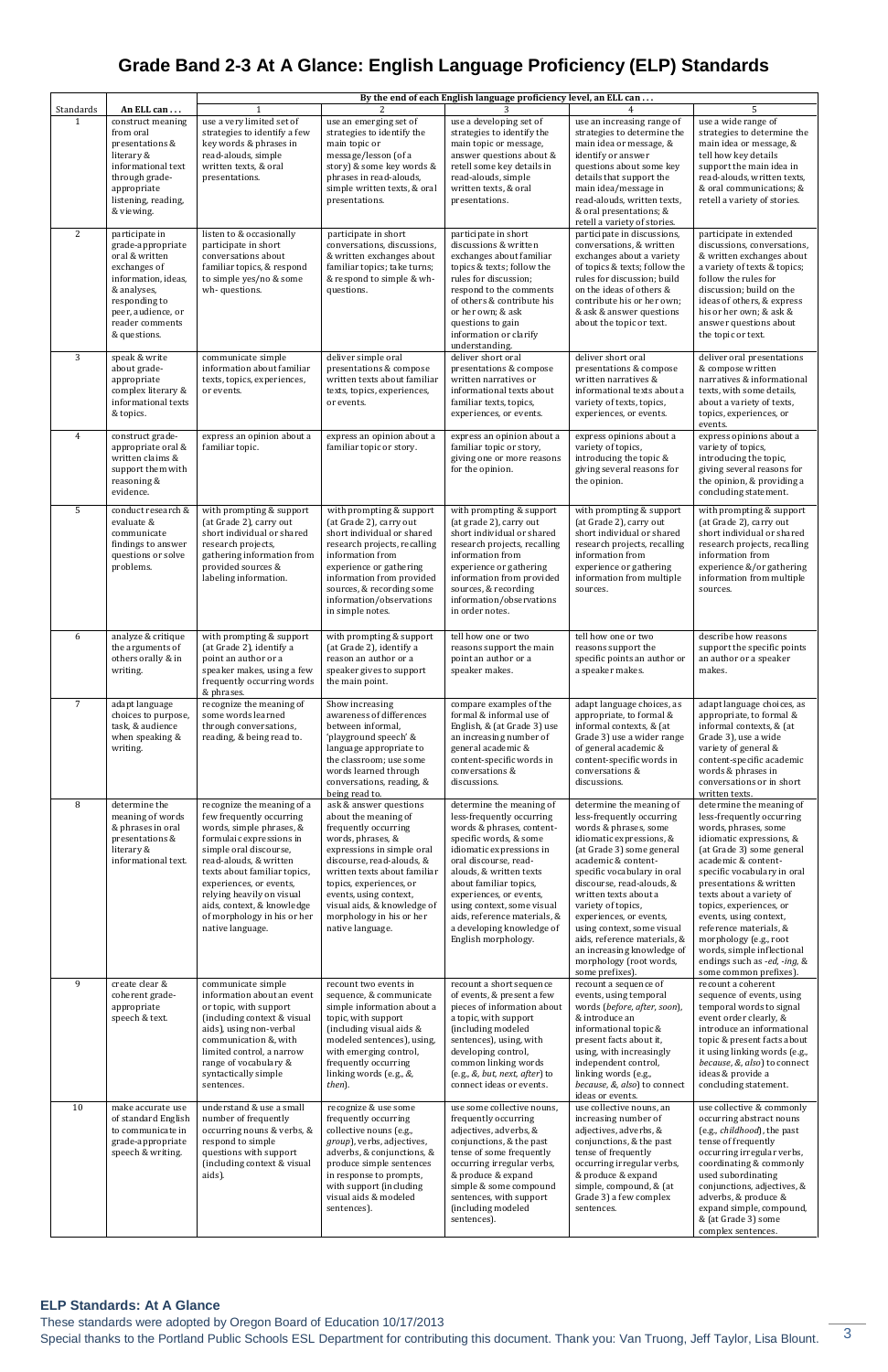These standards were adopted by Oregon Board of Education 10/17/2013

Special thanks to the Portland Public Schools ESL Department for contributing this document. Thank you: Van Truong, Jeff Taylor, Lisa Blount. 4

## **Grade Band 4-5 At A Glance: English Language Proficiency (ELP) Standards**

|                |                                                                                                                                                                                                     | By the end of each English language proficiency level, an ELL can                                                                                                                                                                                                                                                                    |                                                                                                                                                                                                                                                                                                                                        |                                                                                                                                                                                                                                                                                                                                                             |                                                                                                                                                                                                                                                                                                                                                                                                |                                                                                                                                                                                                                                                                                                                                                                     |
|----------------|-----------------------------------------------------------------------------------------------------------------------------------------------------------------------------------------------------|--------------------------------------------------------------------------------------------------------------------------------------------------------------------------------------------------------------------------------------------------------------------------------------------------------------------------------------|----------------------------------------------------------------------------------------------------------------------------------------------------------------------------------------------------------------------------------------------------------------------------------------------------------------------------------------|-------------------------------------------------------------------------------------------------------------------------------------------------------------------------------------------------------------------------------------------------------------------------------------------------------------------------------------------------------------|------------------------------------------------------------------------------------------------------------------------------------------------------------------------------------------------------------------------------------------------------------------------------------------------------------------------------------------------------------------------------------------------|---------------------------------------------------------------------------------------------------------------------------------------------------------------------------------------------------------------------------------------------------------------------------------------------------------------------------------------------------------------------|
| Standards      | An ELL can                                                                                                                                                                                          |                                                                                                                                                                                                                                                                                                                                      |                                                                                                                                                                                                                                                                                                                                        |                                                                                                                                                                                                                                                                                                                                                             |                                                                                                                                                                                                                                                                                                                                                                                                | 5                                                                                                                                                                                                                                                                                                                                                                   |
| $\mathbf{1}$   | construct meaning<br>from oral<br>presentations &<br>literary &<br>informational text<br>through grade-<br>appropriate<br>listening, reading,                                                       | use a very limited set of<br>strategies to identify a few<br>key words & phrases in<br>read-alouds, simple<br>written texts, & oral<br>presentations.                                                                                                                                                                                | use an emerging set of<br>strategies to identify the<br>main topic & retell a few<br>key details of read-alouds,<br>simple written texts, & oral<br>presentations.                                                                                                                                                                     | use a developing set of<br>strategies to determine the<br>main idea or theme, &<br>retell a few key details of<br>read-alouds, simple<br>written texts, & oral<br>presentations; & retell<br>familiar stories.                                                                                                                                              | use an increasing range of<br>strategies to determine the<br>main idea or theme, &<br>explain how some key<br>details support the main<br>idea or theme in read-<br>alouds, written texts, &<br>oral presentations; &                                                                                                                                                                          | use a wide range of<br>strategies to determine<br>two or more main ideas or<br>themes, & explain how key<br>details support them in<br>read-alouds, written texts,<br>& oral presentations; &<br>summarize a text.                                                                                                                                                  |
| 2              | & viewing.<br>participate in<br>grade-appropriate<br>oral & written<br>exchanges of<br>information, ideas,<br>& analyses,<br>responding to<br>peer, audience, or<br>reader comments<br>& questions. | participate in short<br>conversational & written<br>exchanges about familiar<br>topics, actively listening to<br>others & responding to<br>simple questions & some<br>wh-questions.                                                                                                                                                  | participate in short<br>conversational & written<br>exchanges about familiar<br>topics, actively listening to<br>others & responding to<br>simple questions & wh-<br>questions.                                                                                                                                                        | Participate in short<br>conversations, discussions,<br>& written exchanges about<br>familiar topics & texts,<br>responding to others'<br>comments & adding some<br>comments of his or her<br>own, & asking & answering<br>questions about the topic<br>or text.                                                                                             | summarize part of a text.<br>participate in<br>conversations, discussions,<br>& written exchanges about<br>a variety of topics & texts,<br>building on the ideas of<br>others & expressing his or<br>her own, asking &<br>answering relevant<br>questions, & adding<br>relevant information &<br>evidence.                                                                                     | participate in extended<br>conversations, discussions,<br>& written exchanges about<br>a variety of topics & texts,<br>building on the ideas of<br>others & expressing his or<br>her own ideas clearly,<br>posing & responding to<br>relevant questions, adding<br>relevant & detailed<br>information, using<br>evidence, & summarizing<br>the key ideas expressed. |
| 3              | speak & write<br>about grade-<br>appropriate<br>complex literary &<br>informational texts<br>& topics.                                                                                              | communicate simple<br>information about familiar<br>texts, topics, events, or<br>objects in the environment.                                                                                                                                                                                                                         | deliver short oral<br>presentations & compose<br>written texts about familiar<br>texts, topics, & experiences.                                                                                                                                                                                                                         | deliver short oral<br>presentations & compose<br>written narratives or<br>informational texts about<br>familiar texts, topics, &<br>experiences, including a<br>few details.                                                                                                                                                                                | deliver short oral<br>presentations & compose<br>written narratives or<br>informational texts about a<br>variety of texts, topics, &<br>experiences, including<br>some details.                                                                                                                                                                                                                | deliver oral presentations<br>& compose written<br>narrative or informational<br>texts about a variety of<br>texts, topics, & experiences,<br>developing the topic with<br>details & examples.                                                                                                                                                                      |
| $\overline{4}$ | construct grade-<br>appropriate oral &<br>written claims &<br>support them with<br>reasoning &<br>evidence.                                                                                         | express an opinion about a<br>familiar topic.                                                                                                                                                                                                                                                                                        | construct a simple claim<br>about a familiar topic, &<br>give a reason to support<br>the claim.                                                                                                                                                                                                                                        | construct a claim about<br>familiar topics, introducing<br>the topic & providing a few<br>reasons or facts to support<br>the claim.                                                                                                                                                                                                                         | construct a claim about a<br>variety of topics: introduce<br>the topic, provide several<br>reasons or facts to support<br>the claim, & provide a<br>concluding statement.                                                                                                                                                                                                                      | construct a claim about a<br>variety of topics: introduce<br>the topic, provide logically<br>ordered reasons or facts to<br>support the claim, &<br>provide a concluding<br>statement.                                                                                                                                                                              |
| 5              | conduct research &<br>evaluate &<br>communicate<br>findings to answer<br>questions or solve<br>problems.                                                                                            | recall information from<br>experience &/or gather<br>information from a few<br>provided sources, & label<br>some key information.                                                                                                                                                                                                    | recall information from<br>experience &/or gather<br>information from provided<br>sources, & record some<br>information.                                                                                                                                                                                                               | recall information from<br>experience &/or gather<br>information from print &<br>digital sources to answer a<br>question; & identify key<br>information in orderly<br>notes.                                                                                                                                                                                | recall information from<br>experience &/or gather<br>information from print &<br>digital sources to answer a<br>question; record<br>information in organized<br>notes, with charts, tables,<br>or other graphics, as<br>appropriate; & provide a<br>list of sources.                                                                                                                           | recall information from<br>experience &/or gather<br>information from print &<br>digital sources; summarize<br>key ideas & information in<br>detailed & orderly notes,<br>with graphics as<br>appropriate; & provide a<br>list of sources.                                                                                                                          |
| 6              | analyze & critique<br>the arguments of<br>others orally & in<br>writing.                                                                                                                            | identify a point an author<br>or speaker makes.                                                                                                                                                                                                                                                                                      | identify a reason an author<br>or speaker gives to support<br>a main point, & agree or<br>disagree.                                                                                                                                                                                                                                    | tell how one or two<br>reasons support the<br>specific points an author or<br>speaker makes or fails to<br>make.                                                                                                                                                                                                                                            | describe how reasons<br>support the specific points<br>an author or speaker<br>makes or fails to make.                                                                                                                                                                                                                                                                                         | explain how an author or<br>speaker uses reasons &<br>evidence to support or fail<br>to support particular<br>points, (& at grade 5)<br>identifying which reasons<br>& evidence support which<br>points).                                                                                                                                                           |
| 7              | adapt language<br>choices to purpose,<br>task, & audience<br>when speaking &<br>writing.                                                                                                            | recognize the meaning of<br>some words learned<br>through conversations.<br>reading, & being read to.                                                                                                                                                                                                                                | adapt language choices to<br>different social & academic<br>contents, with emerging<br>control, & use some words<br>learned through<br>conversations, reading, &<br>being read to.                                                                                                                                                     | adapt language choices<br>according to purpose, task,<br>& audience, with<br>developing control, & use<br>an increasing number of<br>general academic &<br>content-specific words,<br>phrases, & expressions in<br>conversation, discussions,<br>& short written text.                                                                                      | adapt language choices &<br>style (includes register)<br>according to purpose, task,<br>& audience, with<br>increasing ease, & use a<br>wider range of general<br>academic & content-<br>specific words & phrases in<br>speech & writing.                                                                                                                                                      | adapt language choices &<br>style according to purpose,<br>task, & audience,<br>& use a wide variety of<br>general academic &<br>content-specific words &<br>phrases in speech &<br>writing.                                                                                                                                                                        |
| 8              | determine the<br>meaning of words<br>& phrases in oral<br>presentations &<br>literary &<br>informational text.                                                                                      | recognize the meaning of a<br>few frequently occurring<br>words, phrases, &<br>formulaic expressions in<br>simple oral discourse,<br>read-alouds, & written<br>texts about familiar topics,<br>experiences, or events,<br>relying heavily on context,<br>visual aids, & knowledge of<br>morphology in his or her<br>native language. | determine the meaning of<br>some frequently occurring<br>words, phrases, &<br>expressions in simple oral<br>discourse, read-alouds, &<br>written texts about familiar<br>topics, experiences, or<br>events, using context, some<br>visual aids, reference<br>materials, & knowledge of<br>morphology in his or her<br>native language. | determine the meaning of<br>frequently occurring words<br>& phrases & some<br>idiomatic expressions in<br>texts about familiar topics,<br>experiences, or events,<br>using context, visual aids,<br>reference materials, & a<br>developing knowledge of<br>English morphology (e.g.,<br>affixes, roots, & base<br>words).                                   | determine the meaning of<br>general academic &<br>content-specific words,<br>phrases, & a growing<br>number of idiomatic<br>expressions in texts about<br>a variety of topics,<br>experiences, or events,<br>using context, reference<br>materials, & an increasing<br>knowledge of morphology.                                                                                                | determine the meaning of<br>general academic &<br>content-specific words &<br>phrases & figurative<br>language (e.g., metaphors,<br>similes, adages, &<br>proverbs) in texts about a<br>variety of topics,<br>experiences, or events,<br>using context, reference<br>materials, & knowledge of<br>morphology.                                                       |
| 9              | create clear &<br>coherent grade-<br>appropriate<br>speech & text.                                                                                                                                  | communicate simple<br>information about an event<br>or topic, with support<br>(including context & visual<br>aids), using non-verbal<br>communication &, with<br>limited control, a narrow<br>range of vocabulary &<br>syntactically simple<br>sentences.                                                                            | recount a simple sequence<br>of events in order, &<br>communicate simple<br>information about a topic,<br>with support (including<br>visual aids & modeled<br>sentences), using, with<br>emerging control,<br>frequently occurring<br>linking words (e.g., &,<br>then).                                                                | recount a short sequence<br>of events in order, &<br>introduce an informational<br>topic, present one or two<br>facts about it, & provide a<br>concluding statement, with<br>support (including<br>modeled sentences), using,<br>with developing control, an<br>increasing range of<br>temporal & other linking<br>words (e.g., next, because,<br>&, also). | recount a more detailed<br>sequence of events, with a<br>beginning, middle, & an<br>end, & introduce & develop<br>an informational topic with<br>facts & details, & provide a<br>conclusion, using, with<br>increasingly independent<br>control, transitional words<br>& phrases to connect<br>events, ideas & opinions<br>(e.g., after a while, for<br>example, in order to, as a<br>result). | recount a more detailed<br>sequence of events, with a<br>beginning, middle, & an<br>end, & introduce an<br>informational topic,<br>develop it with facts &<br>details, & provide a<br>concluding statement or<br>section, using a variety of<br>linking words & phrases to<br>connect ideas, information,<br>or events.                                             |
| 10             | make accurate use<br>of standard English<br>to communicate in<br>grade-appropriate<br>speech & writing.                                                                                             | recognize & use a small<br>number of frequently<br>occurring nouns, noun<br>phrases, & verbs; &<br>understand & respond to<br>simple questions with<br>support (including context<br>& visual aids).                                                                                                                                 | recognize & use some<br>frequently occurring<br>nouns, pronouns, verbs,<br>prepositions, adjectives,<br>adverbs, & conjunctions; &<br>produce simple sentences<br>in response to prompts,<br>with support (including<br>visual aids & modeled<br>sentences).                                                                           | use some relative<br>pronouns (e.g., who, whom,<br>which, that), relative<br>adverbs (e.g., where, when,<br>why), & prepositional<br>phrases; produce & expand<br>simple & compound<br>sentences, with support<br>(including modeled<br>sentences).                                                                                                         | use relative pronouns (e.g.,<br>who, whom, which, that),<br>relative adverbs (e.g.,<br>where, when, why),<br>subordinating<br>conjunctions, &<br>prepositional phrases; &<br>produce & expand simple,<br>compound, & a few<br>complex sentences.                                                                                                                                               | use relative pronouns (e.g.,<br>who, whom, which, that),<br>relative adverbs (e.g.,<br>where, when, why),<br>prepositional phrases,<br>subordinating<br>conjunctions, & the<br>progressive & perfect verb<br>tenses; & produce &<br>expand simple, compound,<br>& complex sentences.                                                                                |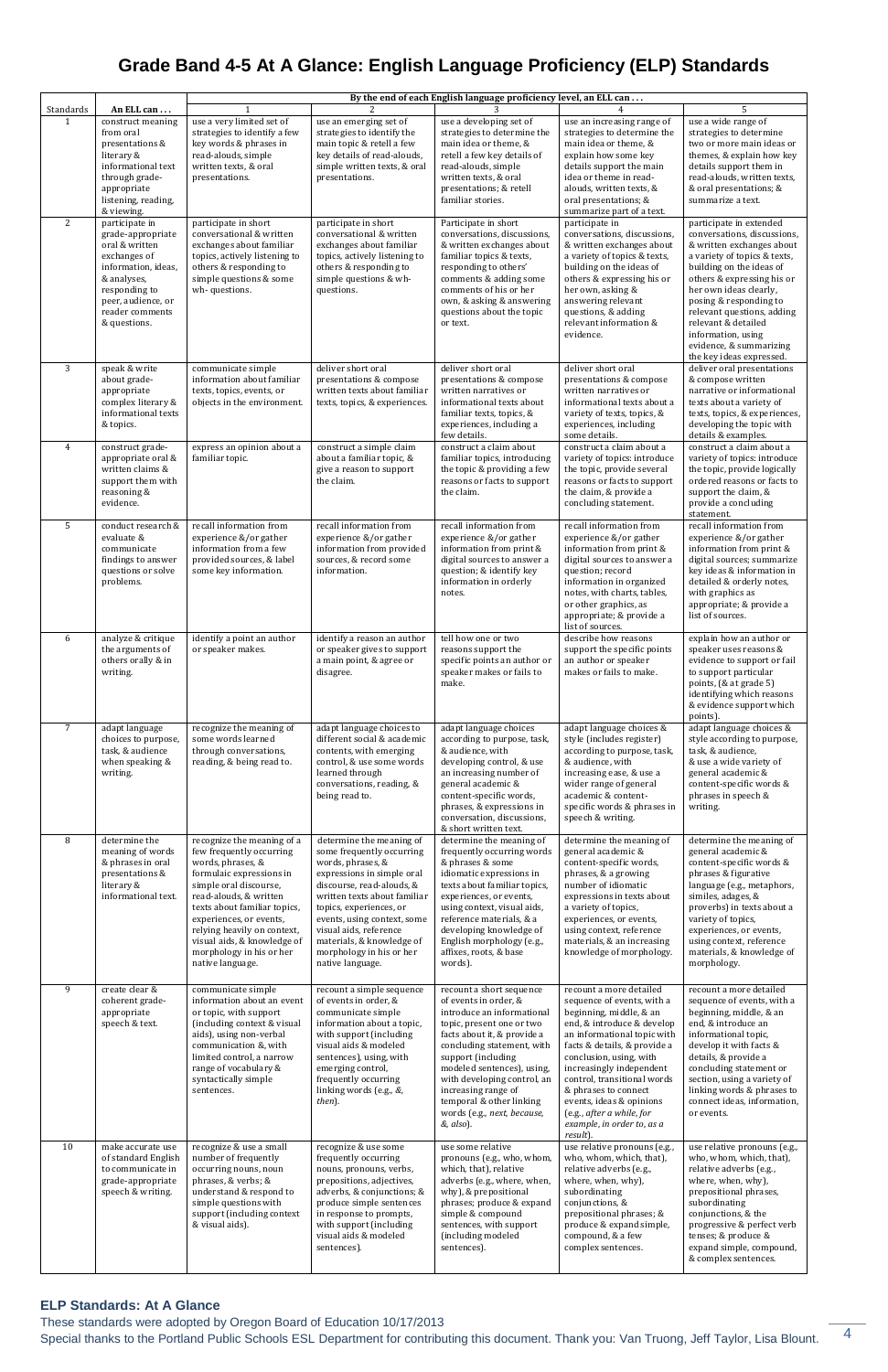These standards were adopted by Oregon Board of Education 10/17/2013

Special thanks to the Portland Public Schools ESL Department for contributing this document. Thank you: Van Truong, Jeff Taylor, Lisa Blount. 5

## **Grade Band 6-8 At A Glance: English Language Proficiency (ELP) Standards**

| Standards    | An ELL can                                                                                                                                                                          | By the end of each English language proficiency level, an ELL can<br>3<br>5<br>4                                                                                                                                                                         |                                                                                                                                                                                                                                                                                                                                |                                                                                                                                                                                                                                                                                                                                                                                     |                                                                                                                                                                                                                                                                                                                                                                                                                                                          |                                                                                                                                                                                                                                                                                                                                                                                |  |
|--------------|-------------------------------------------------------------------------------------------------------------------------------------------------------------------------------------|----------------------------------------------------------------------------------------------------------------------------------------------------------------------------------------------------------------------------------------------------------|--------------------------------------------------------------------------------------------------------------------------------------------------------------------------------------------------------------------------------------------------------------------------------------------------------------------------------|-------------------------------------------------------------------------------------------------------------------------------------------------------------------------------------------------------------------------------------------------------------------------------------------------------------------------------------------------------------------------------------|----------------------------------------------------------------------------------------------------------------------------------------------------------------------------------------------------------------------------------------------------------------------------------------------------------------------------------------------------------------------------------------------------------------------------------------------------------|--------------------------------------------------------------------------------------------------------------------------------------------------------------------------------------------------------------------------------------------------------------------------------------------------------------------------------------------------------------------------------|--|
| $\mathbf{1}$ | construct meaning<br>from oral<br>presentations &<br>literary &<br>informational text<br>through grade-<br>appropriate<br>listening, reading, &<br>viewing.                         | use a very limited set of<br>strategies to identify a few<br>key words & phrases in oral<br>communications & simple<br>written texts.                                                                                                                    | use an emerging set of<br>strategies to identify the<br>main topic, & retell a few key<br>details in oral<br>communications & simple<br>written texts.                                                                                                                                                                         | use a developing set of<br>strategies to determine the<br>central idea or theme in<br>simple oral presentations or<br>written text, & explain how it<br>is supported by specific<br>details, & summarize part of<br>the text.                                                                                                                                                       | use an increasing range of<br>strategies to determine two<br>or more central ideas or<br>themes in oral presentations<br>or written text, & explain<br>how they are supported by<br>specific textual details, &<br>summarize a simple text.                                                                                                                                                                                                              | use a wide range of<br>strategies to determine<br>central ideas or themes in<br>oral presentations or written<br>text, & explain how they are<br>developed by supporting<br>ideas or evidence, &<br>summarize a text.                                                                                                                                                          |  |
| 2            | participate in grade-<br>appropriate oral &<br>written exchanges<br>of information,<br>ideas, & analyses,<br>responding to peer,<br>audience, or reader<br>comments &<br>questions. | participate in short<br>conversational & written<br>exchanges on familiar topics,<br>presenting simple<br>information & responding to<br>simple questions & some<br>wh-questions.                                                                        | participate in short<br>conversational & written<br>exchanges on familiar topics<br>& texts, presenting<br>information & ideas &<br>responding to simple<br>questions & wh- questions.                                                                                                                                         | participate in conversations,<br>discussions, & written<br>exchanges on familiar topics<br>& texts; building on the ideas<br>of others & express his or<br>her own; asking & answering<br>relevant questions; & adding<br>relevant information.                                                                                                                                     | participate in conversations,<br>discussions, & written<br>exchanges about a variety of<br>topics, texts, & issues;<br>building on the ideas of<br>others & expressing his or<br>her own; asking & answering<br>relevant questions; adding<br>relevant information &<br>evidence; & paraphrasing<br>the key ideas expressed.                                                                                                                             | participate in extended<br>conversations, discussions, &<br>written exchanges about a<br>variety of topics, texts, &<br>issues; building on the ideas<br>of others & expressing his or<br>her own clearly; posing &<br>responding to relevant<br>questions; adding relevant &<br>specific evidence; &<br>summarizing & reflecting on<br>the key ideas expressed.               |  |
| 3            | speak & write about<br>grade-appropriate<br>complex literary &<br>informational texts<br>& topics.                                                                                  | communicate simple<br>information about familiar<br>texts, topics, & experiences.                                                                                                                                                                        | deliver short oral<br>presentations & compose<br>written narratives or<br>informational texts about<br>familiar texts, topics,<br>experiences, or events.                                                                                                                                                                      | deliver short oral<br>presentations & compose<br>written narratives or<br>informational texts about<br>familiar texts, topics, &<br>experiences, developed with<br>some details.                                                                                                                                                                                                    | deliver oral presentations &<br>compose written narratives<br>or informational texts about<br>a variety of texts, topics, &<br>experiences, developed with<br>some specific details.                                                                                                                                                                                                                                                                     | deliver oral presentations &<br>compose written narratives<br>or informational texts about<br>a variety of texts, topics, &<br>experiences, developed with<br>relevant details, ideas, or<br>information.                                                                                                                                                                      |  |
| 4            | construct grade-<br>appropriate oral &<br>written claims &<br>support them with<br>reasoning &<br>evidence.                                                                         | express an opinion about<br>familiar topics.                                                                                                                                                                                                             | construct a claim about<br>familiar topics & give a<br>reason to support the claim.                                                                                                                                                                                                                                            | construct a claim about a<br>familiar topic: introduce the<br>topic & provide several<br>supporting reasons or facts<br>in a logical order, & provide<br>a concluding statement.                                                                                                                                                                                                    | construct a claim about a<br>variety of topics: introduce<br>the topic, provide sufficient<br>reasons or facts to support<br>the claim, & provide a<br>concluding statement.                                                                                                                                                                                                                                                                             | construct a claim about a<br>variety of topics: introduce<br>the topic, provide compelling<br>& logically ordered reasons<br>or facts that effectively<br>support the claim, & provide<br>a concluding statement.                                                                                                                                                              |  |
| 5            | conduct research &<br>evaluate &<br>communicate<br>findings to answer<br>questions or solve<br>problems.                                                                            | gather information from a<br>few provided sources & label<br>collected information.                                                                                                                                                                      | gather information from<br>provided sources & record<br>some data & information.                                                                                                                                                                                                                                               | gather information from<br>multiple provided print &<br>digital sources & summarize<br>or paraphrase observations,<br>ideas, & information, with<br>labeled illustrations,<br>diagrams, or other graphics,<br>as appropriate, & cite<br>sources.                                                                                                                                    | gather information from<br>multiple print & digital<br>sources, using search terms<br>effectively; quote or<br>paraphrase the data &<br>conclusions of others, using<br>charts, diagrams, or other<br>graphics, as appropriate; &<br>cite sources, using a<br>standard format for citation.                                                                                                                                                              | gather information from<br>multiple print & digital<br>sources, using search terms<br>effectively; & (at Grade 8)<br>evaluate the credibility of<br>each source; quote or<br>paraphrase the data &<br>conclusions of others, using<br>charts, diagrams, or other<br>graphics, as appropriate; &<br>cite sources, using a<br>standard format for citation.                      |  |
| 6            | analyze & critique<br>the arguments of<br>others orally & in<br>writing.                                                                                                            | identify a point an author or<br>a speaker makes.                                                                                                                                                                                                        | identify the main argument<br>& one reason an author or a<br>speaker gives to support the<br>argument.                                                                                                                                                                                                                         | explain the argument an<br>author or a speaker makes &<br>distinguish between claims<br>that are supported by<br>reasons & evidence from<br>those that are not.                                                                                                                                                                                                                     | analyze the argument &<br>specific claims in texts or<br>speech, determining whether<br>the evidence is sufficient to<br>support the claims, & cite<br>textual evidence to support<br>the analysis.                                                                                                                                                                                                                                                      | analyze & evaluate the<br>argument & specific claims<br>in texts or<br>speech/presentations,<br>determining whether the<br>reasoning is sound & the<br>evidence is relevant &<br>sufficient to support the<br>claims; & cite textual<br>evidence to support the<br>analysis.                                                                                                   |  |
| 7            | adapt language<br>choices to purpose,<br>task, & audience<br>when speaking &<br>writing.                                                                                            | recognize the meaning of<br>some words learned through<br>conversations, reading, &<br>being read to.                                                                                                                                                    | adapt language choices<br>according to task & audience<br>with emerging control, &<br>begin to use frequently<br>occurring general academic<br>& content-specific words &<br>phrases in conversations &<br>discussions.                                                                                                        | adapt language choices &<br>style according to purpose,<br>task, & audience, with<br>developing ease; use an<br>increasing number of<br>general academic & content-<br>specific words & phrases in<br>speech & short written texts,<br>& show developing control<br>of style & tone in oral or<br>written text.                                                                     | adapt language choices &<br>style according to purpose,<br>task, & audience, with<br>increasing ease; use a wider<br>range of general academic &<br>content-specific academic<br>words & phrases, & maintain<br>consistency in style & tone<br>throughout most of oral or<br>written text.                                                                                                                                                               | adapt language choices &<br>style according to purpose,<br>task, & audience, with ease;<br>use a wide variety of<br>complex general academic &<br>content-specific academic<br>words to express ideas<br>precisely, & maintain an<br>appropriate & consistent<br>style & tone throughout an<br>oral or written text.                                                           |  |
| 8            | determine the<br>meaning of words &<br>phrases in oral<br>presentations &<br>literary &<br>informational text.                                                                      | recognize the meaning of a<br>few frequently occurring<br>words & simple phrases in<br>texts about familiar topics,<br>experiences, or events,<br>relying heavily on context,<br>visual aids, & knowledge of<br>morphology in their native<br>language.  | determine the meaning of<br>frequently occurring words,<br>phrases, & expressions in<br>texts about familiar topics,<br>experiences, or events, using<br>context, visual aids,<br>reference materials, &<br>knowledge of morphology in<br>their native language.                                                               | determine the meaning of<br>general academic & content-<br>specific words & phrases &<br>frequently occurring<br>expressions in texts about<br>familiar topics, experiences,<br>or events, using context,<br>visual aids, reference<br>materials, & a developing<br>knowledge of English<br>morphology (e.g., affixes,<br>roots, base words).                                       | determine the meaning of<br>general academic & content-<br>specific words & phrases, & a<br>growing number of idiomatic<br>expressions in texts about a<br>variety of topics,<br>experiences, or events, using<br>context, reference materials,<br>& an increasing knowledge<br>of morphology.                                                                                                                                                           | determine the meaning<br>(including the figurative &<br>connotative meanings) of<br>general academic & content-<br>specific words & phrases,<br>idiomatic expressions, &<br>figurative language (e.g.,<br>metaphor, personification)<br>in texts about a variety of<br>topics, experiences, or<br>events, using context,<br>reference materials, &<br>knowledge of morphology. |  |
| 9            | create clear &<br>coherent grade-<br>appropriate speech<br>& text.                                                                                                                  | communicate simple<br>information about an event<br>or topic, with support<br>(including context & visual<br>aids) using non-verbal<br>communication &, with<br>limited control, a narrow<br>range of vocabulary &<br>syntactically simple<br>sentences. | recount a brief sequence of<br>events in order, & introduce<br>an informational topic,<br>present one or two facts<br>about it, & provide a<br>concluding statement, with<br>support (including<br>sentences), using, with<br>emerging control, some<br>commonly occurring linking<br>words (e.g., next, because, &,<br>also). | recount a short sequence of<br>events, with a beginning,<br>middle, & an end, &<br>introduce & develop an<br>informational topic with a<br>few facts & details, & provide<br>a conclusion, using, with<br>developing control, common<br>transitional words & phrases<br>to connect events, ideas, &<br>opinions (e.g., after a while,<br>for example, in order to, as a<br>result). | recount a more detailed<br>sequence of events or steps<br>in a process, with a<br>beginning, middle, & an end,<br>& introduce & develop an<br>informational topic with<br>facts & details, & provide a<br>concluding section or<br>statement, using, with<br>increasingly independent<br>control, a variety of<br>transitional words & phrases<br>to connect events, ideas, &<br>opinions (e.g., however, on<br>the other hand, from that<br>moment on). | recount a complex sequence<br>of events or steps in a<br>process, with a beginning,<br>middle, & an end, &<br>introduce & effectively<br>develop an informational<br>topic with facts & details, &<br>provide a concluding section<br>or statement, using a wide<br>variety of transitional words<br>& phrases to show logical<br>relationships between<br>events & ideas.     |  |
| 10           | make accurate use<br>of standard English<br>to communicate in<br>grade-appropriate<br>speech & writing.                                                                             | recognize & use a small<br>number of frequently<br>occurring nouns, noun<br>phrases, & verbs, &<br>understand & respond to<br>simple questions.                                                                                                          | use nouns, pronouns, verbs,<br>prepositions, adjectives,<br>adverbs, conjunctions, &<br>prepositional phrases, &<br>produce simple & compound<br>sentences, with support<br>(including visual aids &<br>sentences).                                                                                                            | use relative pronouns (e.g.,<br>who, whom, which, that),<br>relative adverbs (e.g., where,<br>when, why), subordinating<br>conjunctions, &<br>prepositional phrases, &<br>produce & expand simple,<br>compound, & a few complex<br>sentences, with support<br>(including modeled<br>sentences).                                                                                     | use an increasing number of<br>intensive pronouns (e.g.,<br>myself, ourselves) & verbs in<br>the active & passive voices;<br>place phrases & clauses<br>within a sentence,<br>recognizing & correcting<br>most misplaced & dangling<br>modifiers; & produce &<br>expand simple, compound, &<br>complex sentences.                                                                                                                                        | use intensive pronouns &<br>verbs in the active & passive<br>voices; place phrases &<br>clauses within a sentence,<br>recognizing & correcting<br>misplaced & dangling<br>modifiers; & produce &<br>expand simple, compound, &<br>complex sentences.                                                                                                                           |  |